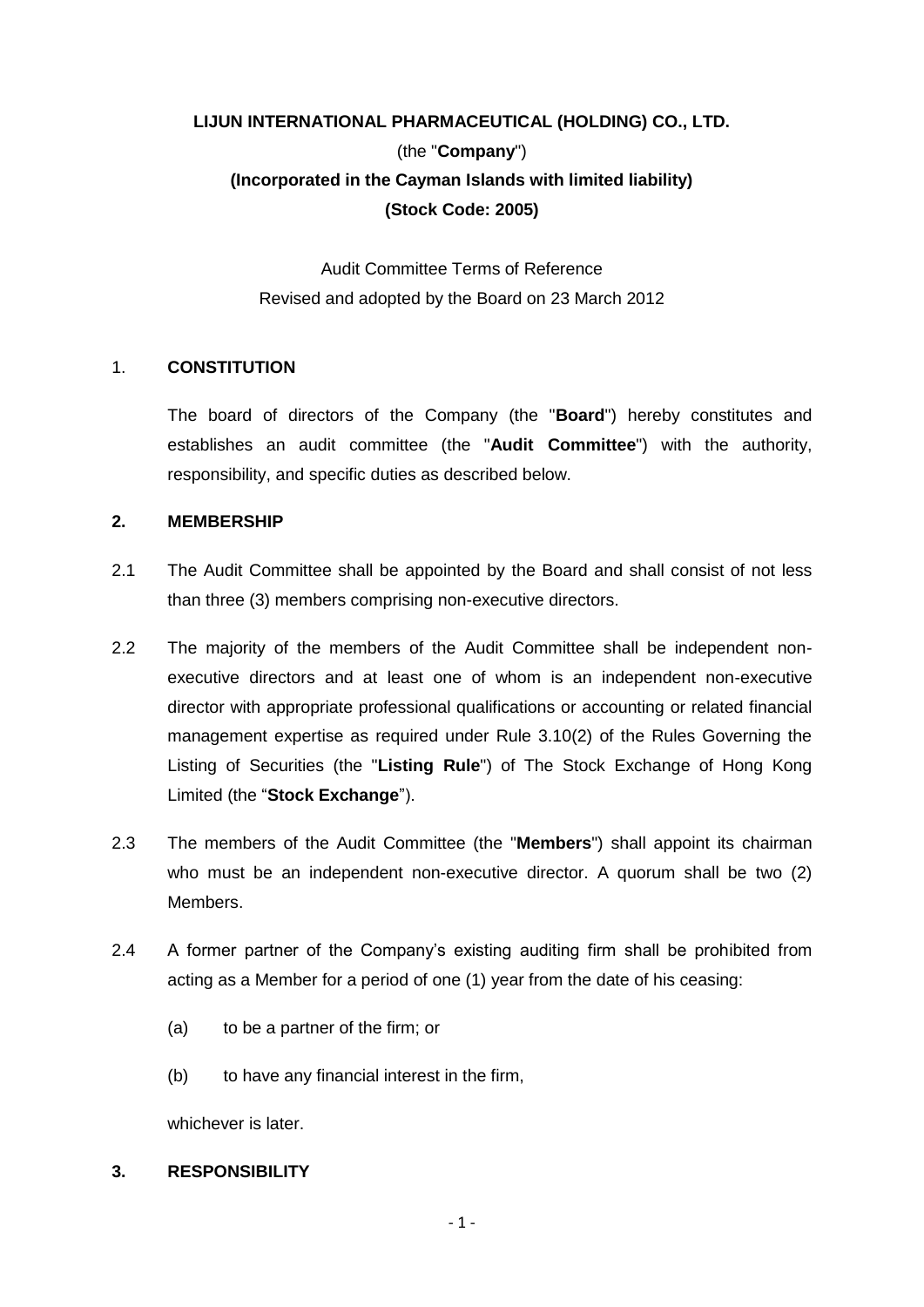- 3.1 The function of the Audit Committee is to assist the Board to provide an independent review of the effectiveness of the financial reporting process, internal control and risk management system of the Company and its subsidiaries (the "**Group**"), to oversee audit process and to perform other duties and responsibilities as assigned by the Board.
- 3.2 The Audit Committee should serve as a focal point for communication between other directors, the external auditors, and the management as their duties relate to financial and other reporting, internal controls, and the audits.
- 3.3 The Audit Committee will report its findings in the annual and interim reports of the Company when
	- (a) the findings reveal any significant or material costs or damages to the Company;
	- (b) the findings reveal any material non-compliance with laws and regulations or standard principles of accounting, or
	- (c) the findings reveal any potential significant or material risks to the Company.

# **4. AUTHORITY**

The Audit Committee is granted the authority to investigate any activity within its terms of reference and all employees of the Company are directed to cooperate as requested by members of the Audit Committee. The Audit Committee is authorised by the Board to obtain outside legal or other independent professional advice as necessary to assist the Audit Committee and shall be provided with sufficient resources to perform its duties. As part of its functions, the Audit Committee will review the regular reports of the Company's internal control auditor (the "**Internal Control Auditor**") and will have the power to request further information from the Internal Control Auditor as well as require the Internal Control Auditor to prepare specific reports dealing with particular internal controls or compliance issues for review by the Audit Committee as and when necessary. The Committee shall report to the board any suspected frauds and irregularities, failures of internal control or suspected infringements of laws, rules and regulations which come to its attention and are of sufficient importance to warrant the attention of the board.

#### **5. DUTIES**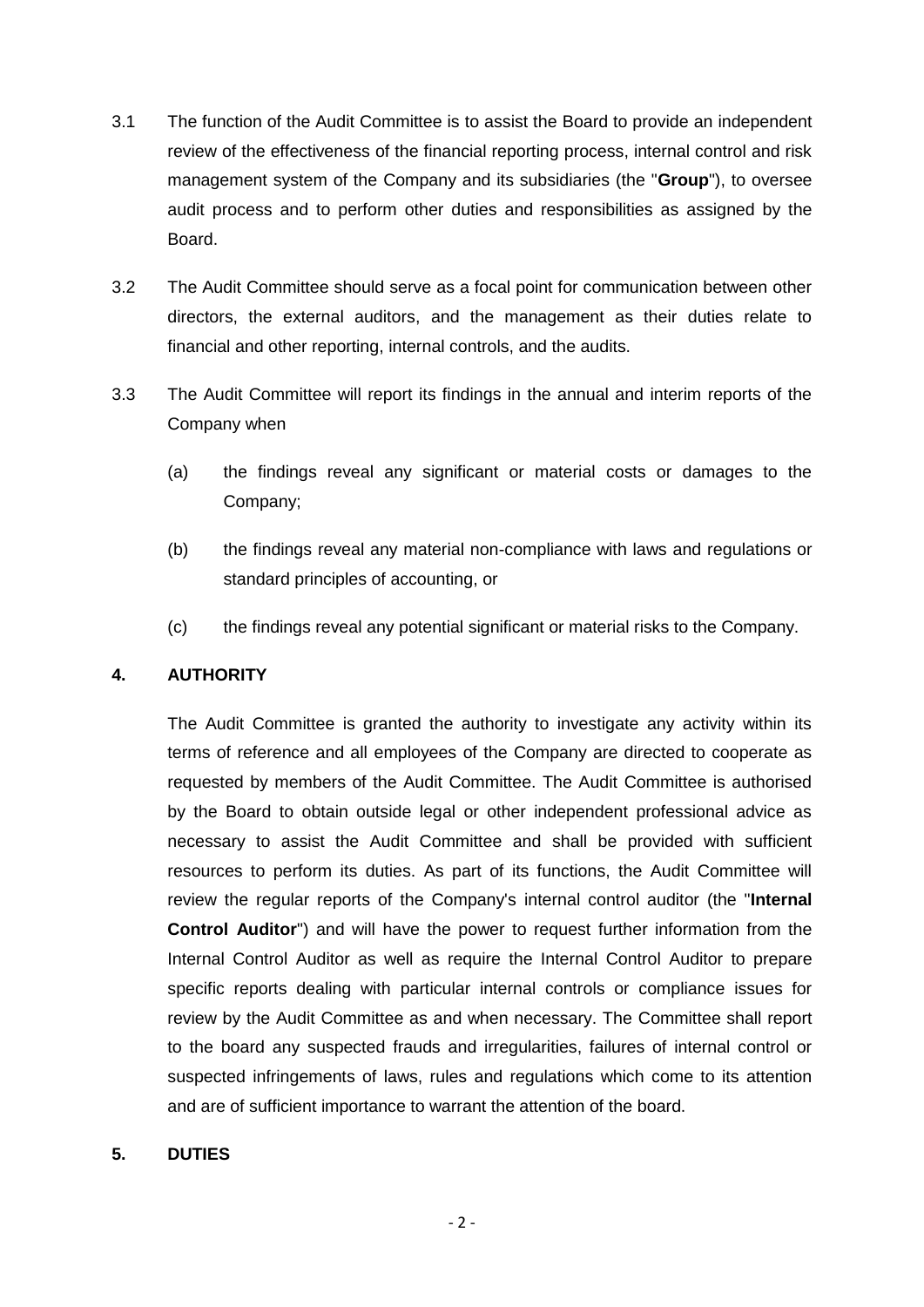5.1 The duties of the Audit Committee include:

#### *Relationship with the Company's auditors*

- (a) to be primarily responsible for making recommendations to the Board on the appointment, reappointment and removal of the external auditor, and to approve the remuneration and terms of engagement of the external auditor, and any questions of its resignation or dismissal. Where the Board disagrees with the Audit Committee's view on the selection, appointment, resignation or dismissal of the external auditors, the Company should include in the corporate governance report a detailed explanation of the Audit Committee's view and the reasons for the Board to have taken such a different view;
- (b) to review and monitor the external auditor's independence and objectivity and the effectiveness of the audit process in accordance with applicable standards. The Audit Committee shall discuss with the auditor the nature and scope of the audit and reporting obligations before the audit commences;
- (c) to develop and implement policy on engaging an external auditor to supply non-audit services. For this purpose, "external auditor" includes any entity that is under common control, ownership or management with the audit firm or any entity that a reasonable and informed third party knowing all relevant information would reasonably conclude to be part of the audit firm nationally or internationally. The Audit Committee should report to the Board and shall identify and make recommendations on any matters where action or improvement is needed;

#### *Review of the Company's financial information*

- (d) to monitor integrity of the Company's financial statements and annual report and accounts, half-year report and, if prepared for publication, quarterly reports, and to review significant financial reporting judgements contained in them. In reviewing these reports before submission to the Board, the Audit Committee shall focus particularly on:
	- (i) any changes in accounting policies and practices;
	- (ii) major judgmental areas;
	- (iii) significant adjustments resulting from audit;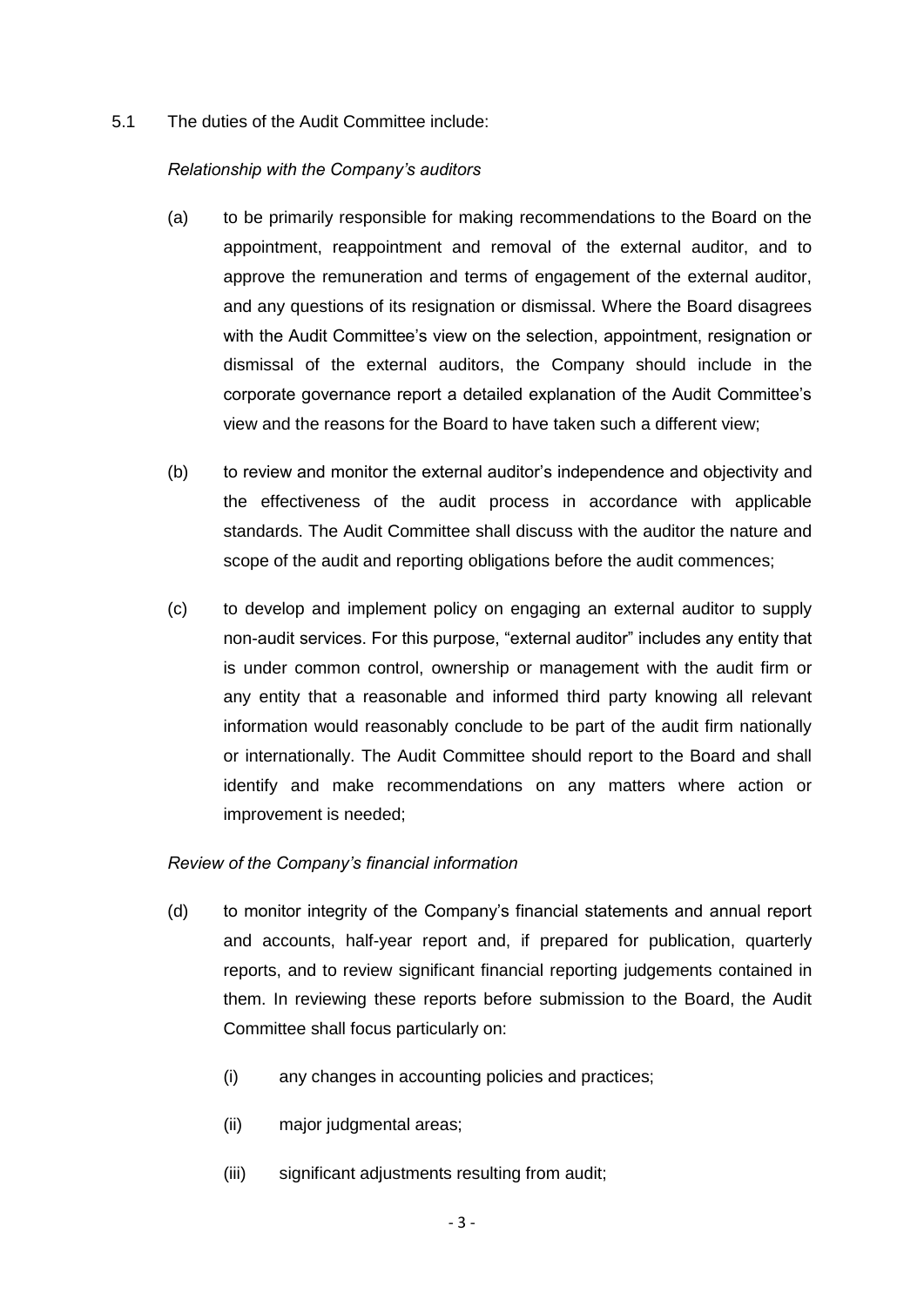- (iv) the going concern assumption and any qualifications;
- (v) compliance with accounting standards; and
- (vi) compliance with the Listing Rules and legal requirements in relation to financial reporting;
- (e) Regarding to paragraph 5.1(d):
	- (i) the Members shall liaise with the Board and senior management and the Audit Committee must meet, at least twice a year, with the Company's auditors; and
	- (ii) the Audit Committee should consider any significant or unusual items that are, or may need to be, reflected in the report and accounts, it shall give due consideration to any matters that have been raised by the Company's staff responsible for the accounting and financial reporting function, compliance officer or auditors.

*Oversight of the Company's financial reporting system and internal control procedures* 

- (f) to review the Company's financial controls, internal control and risk management systems;
- (g) to discuss the internal control system with management to ensure that management has performed its duty to have an effective internal control system. This discussion shall include the adequacy of resources, staff qualifications and experience, training programmes and budget of the Company's accounting and financial reporting function;
- (h) to consider major investigation findings on internal control matters as delegated by the Board or on its own initiative and management's response to these findings;
- (i) where an internal audit function exists, to ensure co-ordination between the internal and external auditors, and to ensure that the internal audit function is adequately resourced and has appropriate standing within the Company, and to review and monitor its effectiveness;
- (j) to review the financial and accounting policies and practices of the Group;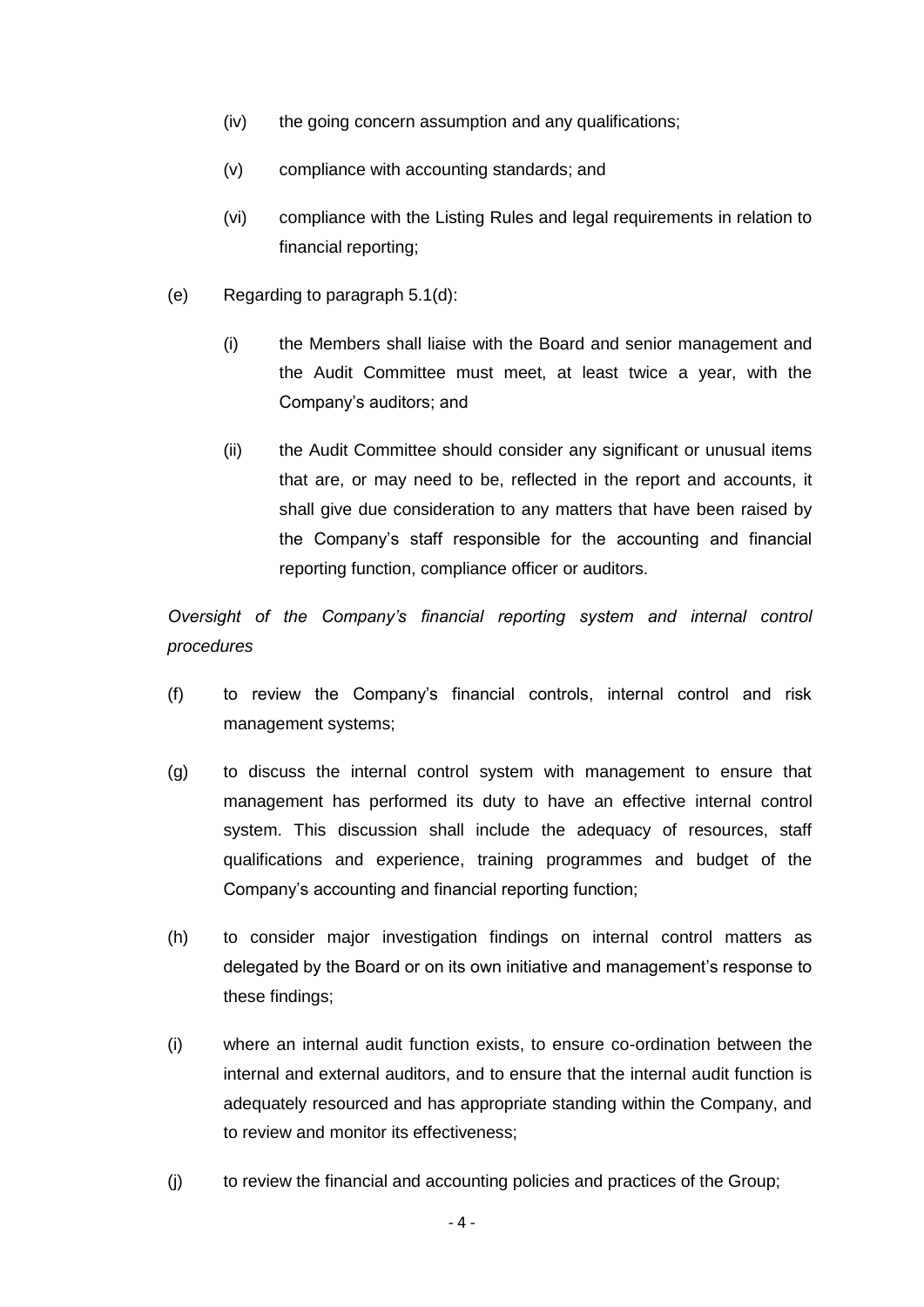- (k) to review the external auditor's management letter, any material queries raised by the auditor to management about accounting records, financial accounts or systems of control and management's response;
- (l) to ensure that the Board will provide a timely response to the issues raised in the external auditor's management letter;
- (m) to report to the Board on the matters in the code provisions of Corporate Governance Code contained in Appendix 14 of the Listing Rules (as amended from time to time);
- (n) to develop and review the Company's policies and practices on corporate governance and make recommendations to the board;
- (o) to review and monitor the training and continuous professional development of directors and senior management;
- (p) to review and monitor the Company's policies and practices on compliance with legal and regulatory requirements;
- (q) to develop, review and monitor the code of conduct and compliance manual (if any) applicable to employees and directors;
- (r) to review the Company's compliance with the code and disclosure in the corporate governance report;
- (s) to consider other topics, as defined by the Board from time to time;
- (t) to review arrangements employees of the Company can use, in confidence, to raise concerns about possible improprieties in financial reporting, internal control or other matters. The Audit Committee shall ensure that proper arrangements are in place for fair and independent investigation of these matters and for appropriate follow-up action;
- (u) to act as the key representative body for overseeing the Company's relations with the external auditor.

# **6. FREQUENCY OF MEETINGS**

6.1 The Audit Committee shall meet at least twice a year.